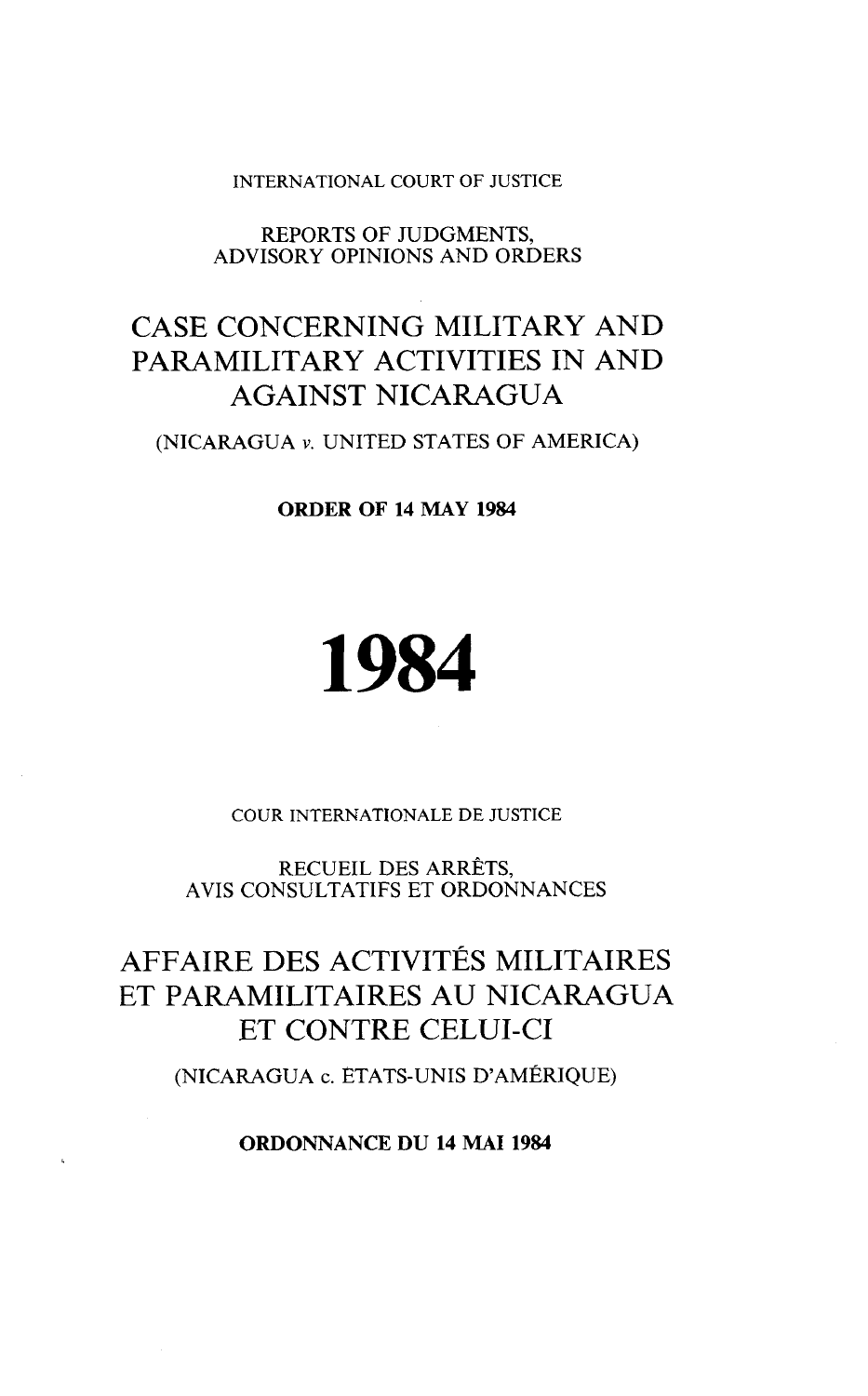Officia1 citation :

*Military and Paramilitary Activities in and against Nicaragua (Nicaragua* v. *United States of America), Order of 14 May 1984, I. C.J. Reports 1984,* p. 209.

Mode officiel de citation :

*Activités militaires et paramilitaires au Nicaragua et contre celui-ci (Nicaragua c. Etats-Unis d'Amérique), ordonnance du 14 mai 1984, C.I.J. Recueil 1984,* p. 209.

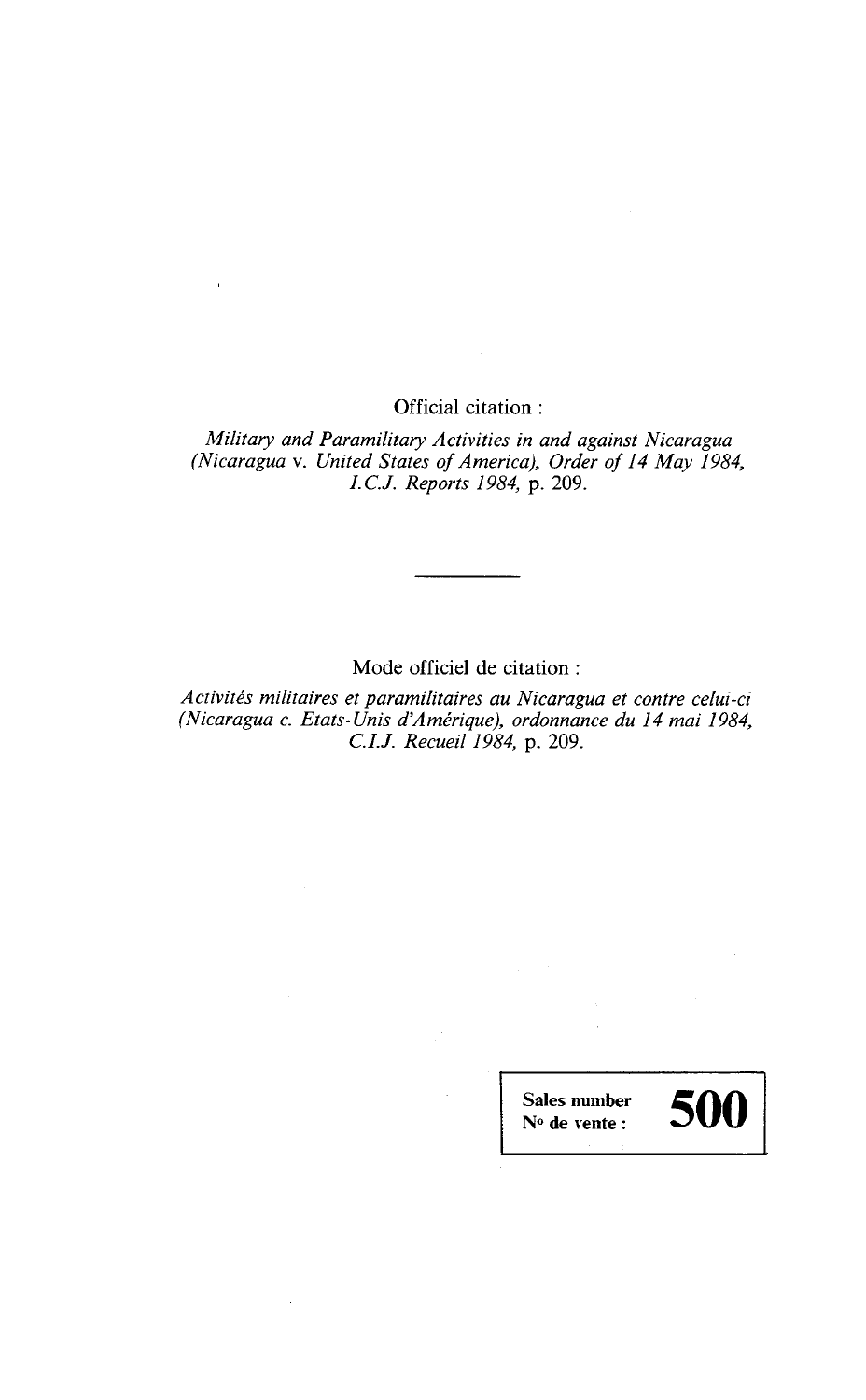#### INTERNATIONAL COURT OF JUSTICE

YEAR 1984

1984 14 May General List No. 70

 $209$ 

#### **14 May 1984**

## CASE CONCERNING MILITARY AND PARAMILITARY ACTIVITIES IN AND AGAINST NICARAGUA

#### (NICARAGUA v. UNITED STATES OF AMERICA)

#### ORDER

The President of the International Court of Justice,

Having regard to Article 48 of the Statute of the Court,

Having regard to Articles 31 and 44 of the Rules of Court,

Having regard to the Application filed in the Registry of the Court on 9 April1984 by the Republic of Nicaragua, instituting proceedings against the United States of America in respect of a dispute concerning responsibility for military and paramilitary activities in and against Nicaragua ;

Having regard to the Order made by the Court on 10 May 1984, by which the Court indicated provisional measures pending the final decision in the case, and decided that the written proceedings should first be addressed to the questions of the jurisdiction of the Court to entertain the dispute and of the admissibility of the Application ;

Having ascertained the views of the Parties,

Fixes as follows the time-limits for the written proceedings on the questions of jurisdiction and admissibility :

30 June 1984 for the Memorial of the Government of the Republic of Nicaragua ;

17 August 1984 for the Counter-Mernorial of the Government of the United States of America ;

And reserves the subsequent procedure for further decision.

 $\overline{4}$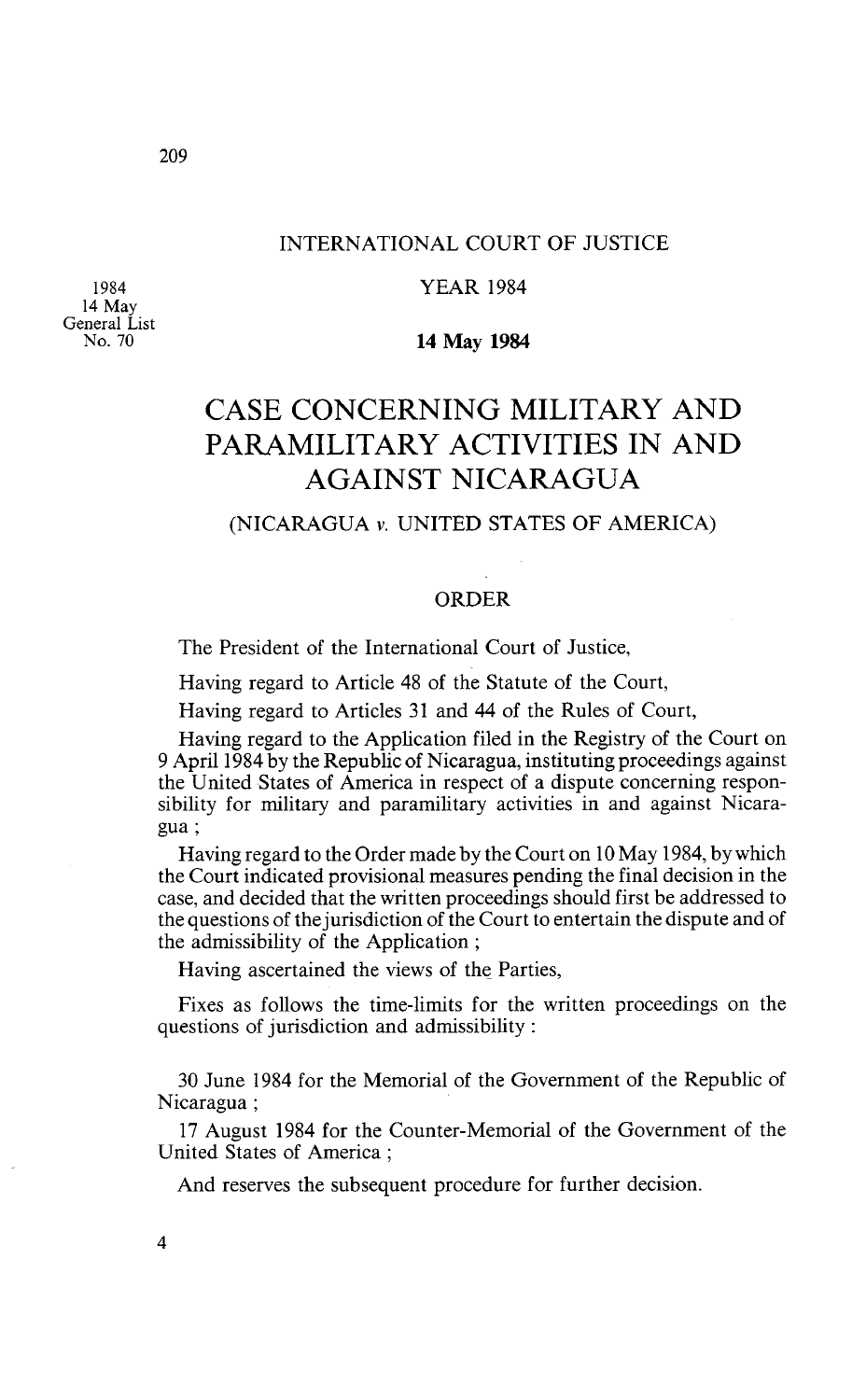1984 14 mai Rôle général **no** 70

#### COUR INTERNATIONALE DE JUSTICE

#### ANNÉE 1984

#### **14 mai 1984**

## AFFAIRE DES ACTIVITÉS MILITAIRES ET PARAMILITAIRES AU NICARAGUA ET CONTRE CELUI-CI

### (NICARAGUA c. ÉTATS-UNIS D'AMÉRIQUE)

#### ORDONNANCE

Le Président de la Cour internationale de Justice,

Vu l'article 48 du Statut de la Cour,

Vu les articles 31 et 44 de son Règlement,

Vu la requête enregistrée au Greffe de la Cour le 9 avril 1984, par laquelle la République du Nicaragua a introduit une instance contre les Etats-Unis d'Amérique au sujet d'un différend relatif à la responsabilité encourue du fait d'activités militaires et paramilitaires au Nicaragua et contre celuici ;

Vu l'ordonnance du 10 mai 1984 par laquelle la Cour a indiqué des mesures conservatoires en attendant sa décision définitive en l'espèce et a décidé que les pièces écrites porteraient d'abord sur la question de la compétence de la Cour pour connaître du différend et sur celle de la recevabilité de la requête ;

Après s'être renseigné auprès des Parties,

Fixe comme suit la date d'expiration des délais pour le dépôt des pièces de la procédure écrite relative à la question de la compétence et de la recevabilité :

Pour le mémoire du Gouvernement de la République du Nicaragua, le 30 juin 1984 ;

Pour le contre-mémoire du Gouvernement des Etats-Unis d'Amérique, le 17 août 1984 ;

Réserve la suite de la procédure.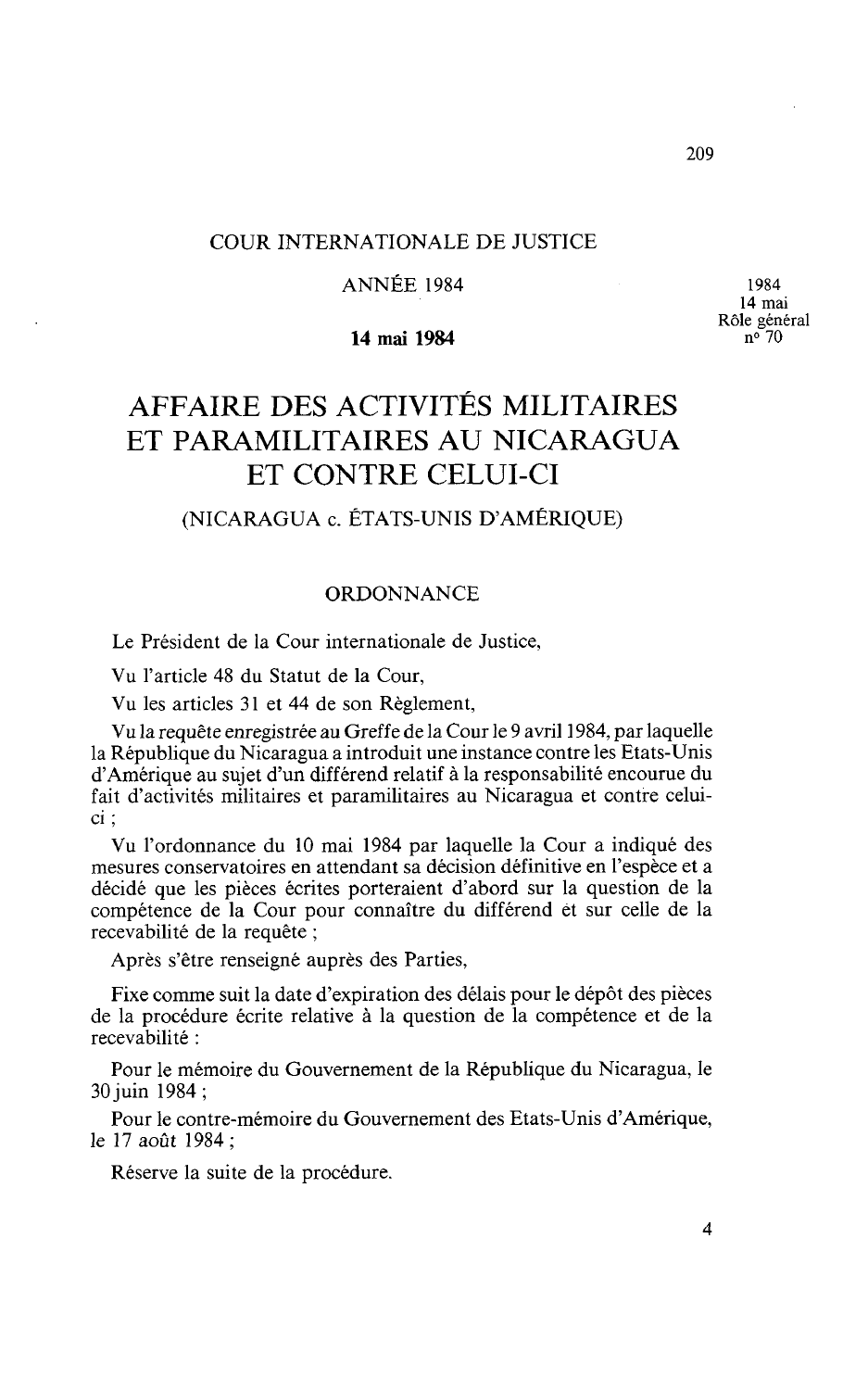#### 210 MILITARY AND PARAMILITARY ACTIVITIES (ORDER 14 V 84)

Done in English and in French, the English text being authoritative, at the Peace Palace, The Hague, this fourteenth day of May, one thousand nine hundred and eighty-four, in three copies, one of whch will be placed in the archives of the Court and the others transrnitted to the Government of the Republic of Nicaragua and the Govemment of the United States of America, respectively.

> *(Signed)* T. *O. ELIAS,*  President. *(Signed)* Santiago TORRES BERNARDEZ, Registrar.